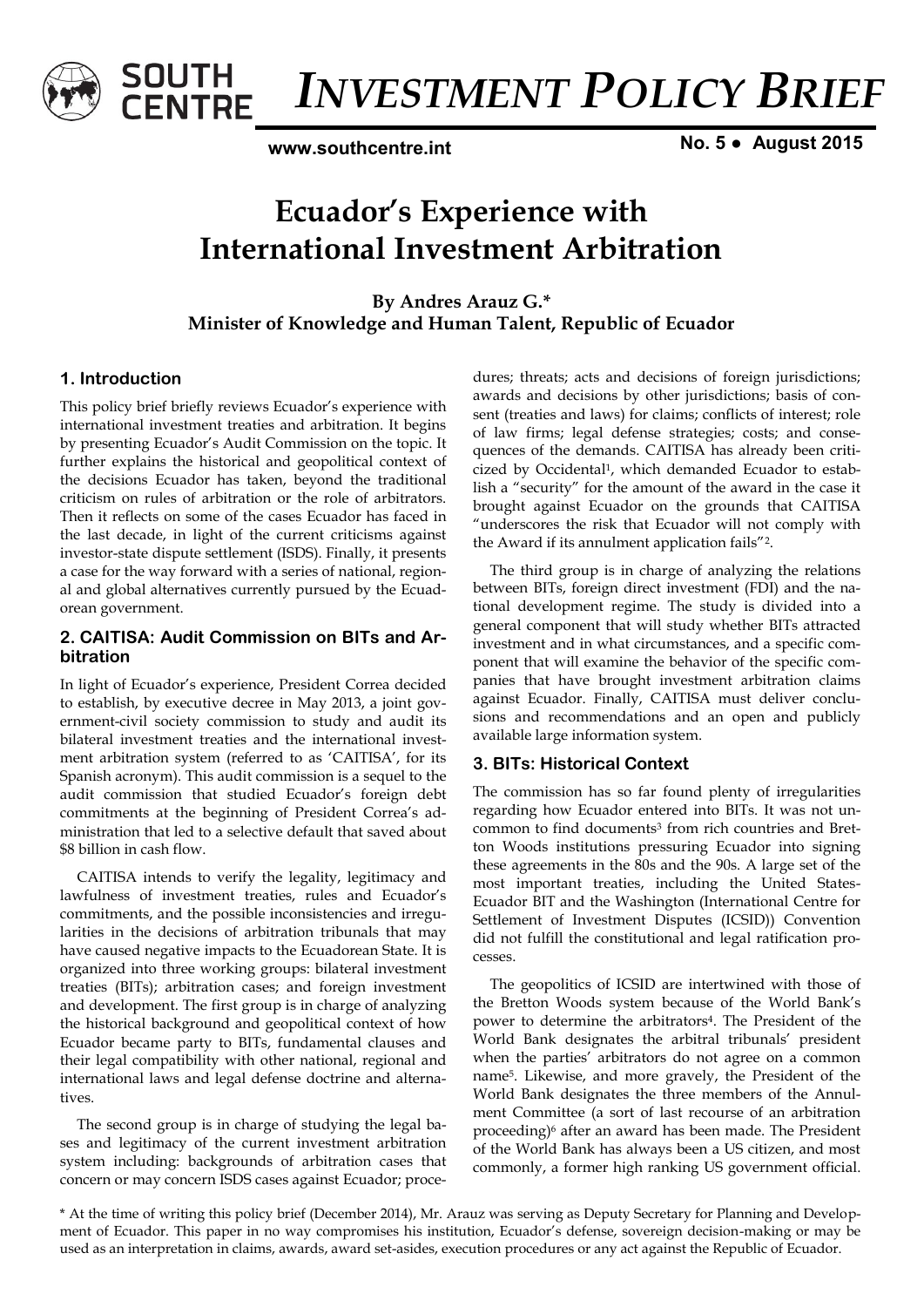The US has blocked World Bank loans to states that have ICSID awards pending7. During all of ICSID's history, the US has not lost one case as a defendant. Thus, ICSID as a forum for investor-state dispute settlement in the context of the Transatlantic Trade and Investment Partnership (TTIP) is dangerous even for European Union Member States.

Ecuador denounced ICSID in 2009. It can be considered that this is a *de facto* termination of BITs that had ICSID as its only forum for investor-state dispute settlement. Even the US State Department has admitted<sup>8</sup> that in these cases there is no alternative left to file claims against Ecuador. Nevertheless, under these treaties, states can rarely<sup>9</sup> file international claims against investors; thus, states can never "win", they can only "not lose"10.

Geopolitics is also relevant in the decision-making process to withdraw from the BITs, especially considering recent criticism of international investment arbitration. Ecuador denounced 11 BITs between 2008 and 2010, mostly with Latin American countries whose investors had not initiated any cases against Ecuador and whose investment in Ecuador was insignificant<sup>11</sup>. Ecuador also denounced its BITs with two EU countries: Romania and Finland. The Romanian government replied with a note rejecting the denunciation and postponing effects to a later date. Finland's position is unclear. As part of its internal process, Ecuador's Constitutional Court has already declared that all BITs are unconstitutional and Ecuador's National Assembly has already approved the denunciation of BITs with Germany, France, Sweden and the United Kingdom.

In a State visit by President Correa to Germany in 2013, Chancellor Merkel publicly stated the need for "legal certainty" for German and European investments in Ecuador<sup>12</sup>. This was endorsed by the German ambassador in Quito<sup>13</sup>. Similar statements were made by the EU Trade Commissioner when South Africa denounced its BITs with European countries<sup>14</sup>. However, a few months after those statements, the EU and the Southern African Customs Union signed a trade agreement<sup>15</sup>. This is evidence that these kind of statements do not constitute a credible threat.

The European countries' positions seem to contradict these countries' statements during the current postcrisis juncture, particularly regarding the Canada-EU Investment and Trade Agreement and the US-EU Investment and Trade Agreement. Besides statements by German officials, and other statements that have been reviewed elsewhere<sup>16</sup>, the resolution by the French National Assembly rejecting the Canada-EU treaty<sup>17</sup> is paradigmatic:

*[…] la Commission européenne a suspendu les négociations sur ce point et a organisé une consultation publique. Toute décision sur l'inclusion d'une telle clause [de règlement des différends entre les investisseurs et les États] avec les États-Unis est suspendue. Quelle est alors la légitimité de prévoir de telles dispositions dans l'accord avec le* 

*Canada, préjugeant de la suite qui serait donnée à la consultation dont les résultats ne seront connus que fin octobre ? Et si l'Union européenne accepte ce précédent, comment pourrat-elle défendre autre chose au cours des négociations transatlantiques ?*

*[…] la définition de l'expropriation indirecte constitue une épée de Damoclès pour la puissance publique et peut porter atteinte à la possibilité des États à réguler ; […]*

*Ce type de mécanisme qui se caractérise par le flou des motifs pour lesquels les États peuvent être mis en cause, l'opacité des procédures, le coût des litiges, le risque de conflits d'intérêts ne se justifie pas dans un accord entre des États de droit. […]*

*(Unofficial translation is provided in the footnote for information purposes18.)*

And the Resolution adopted19:

*5. S'oppose à tout mécanisme d'arbitrage des différends entre les États et les investisseurs et demande en conséquence la révision substantielle des chapitres 10 et 33 sur la protection des investissements.*

*(Unofficial translation is provided in the footnote for information purposes20.)*

If one were to substitute Canada with a developing country like Ecuador, the arguments for denunciation of the Ecuador-France BIT would be readily available. Likewise, there is the statement by the French foreign trade minister, Matthias Fekl, in the French Senate21: "*Il faut conserver le droit des États à éditer des normes et à les voir appliquées, d'avoir une justice indépendante et impartiale et d'avoir la capacité pour les peuples de France et du monde entier de faire valoir leurs préférences collectives*" (emphasis added). It is worth taking note that the Minister refers to the right of the people of the entire world to assert their collective values.

It's worth pinpointing some further contradictions in EU investment policy. The EU had frozen negotiations and launched a public consultation regarding ISDS in the Transatlantic Trade and Investment Partnership (TTIP). However, the consultation was based on a pre-fabricated questionnaire on only some of the issues. The European Court of Justice (ECJ) has determined that there are contradictions between several of the EU Member States' BITs (including those in force with developing countries) and the Lisbon Treaty<sup>22</sup>. To date, these issues have not been resolved. After Lisbon, the competence for investment negotiations now lies in the European Council but the jurisdictional issue has not been fully resolved regarding what occurs with pre-Lisbon BITs. There subsist several intra EU (mainly West-East) BITs still in force. Justifying these treaties by referring to deficient legal systems is anachronistic if both Parties share a common higher court (ECJ) and share the same laws (directives and regulations) and "Constitution" (Rome and Lisbon Treaties). There are even West-East claims based on EU-mandated directives, European Parliament laws and EU issued regulations.

This last issue has been of concern for the European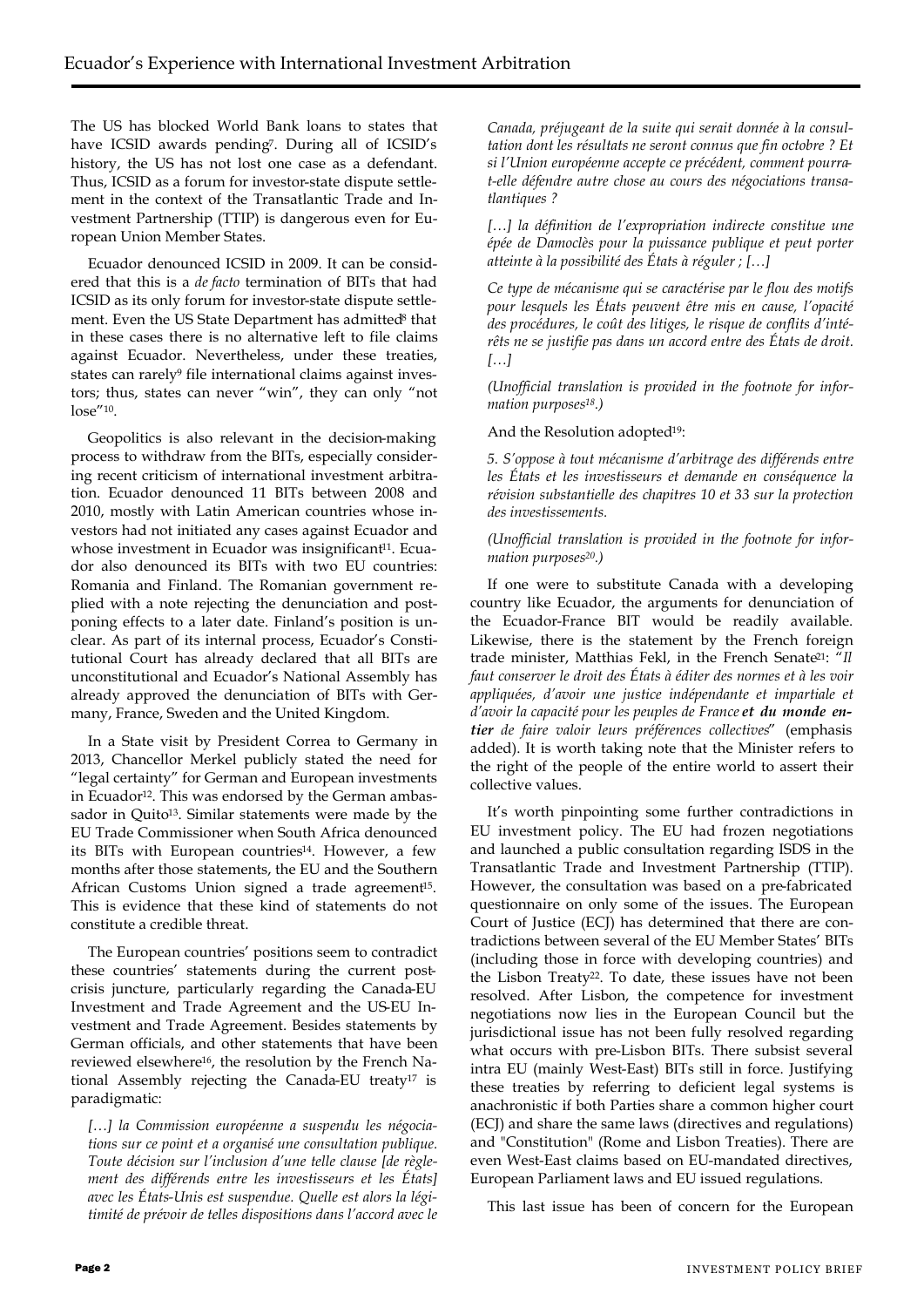Union, to the point that they have issued a special Regulation<sup>23</sup> for managing financial responsibility linked to investor-to-state dispute settlement tribunals. In practice, it establishes the right for the Commission in the execution of awards. In 2013, there was already a case involving Romania where the European Commission declared "any award requiring Romania to reestablish investment schemes which have been found incompatible with the internal market during accession negotiations, is subject to EU State aid rules [and] the execution of such award can thus not take place if it would contradict the rules of EU State aid policy."<sup>24</sup> This interesting practice can be brought up by developing nations when faced with execution of arbitral awards that go against their national laws, regional treaties, WTO laws and even their "collective values".

#### **4. Cases: Clauses and Causes**

The investment chapter in the EU-Singapore free trade agreement (FTA) could set a new type of standard for negotiations worldwide. The EU acknowledges errors and omissions of treaties in force and has produced a "fact sheet"<sup>25</sup> on its investment provisions. It is up for developing countries to bring up this document in negotiations, after denunciation of current BITs. However, factual experience with arbitration shows that no matter how well-written a BIT is, because of the 'Most Favored Nation' clauses and litigation revenue incentives, arbitrators tend to abuse their power and interpret these texts expansively, thus favoring investors.

These treaties begin with a risky clause: the definition of investment. While one traditionally thinks that physical assets (machinery, equipment and factories) constitute foreign investment, the lax definition basically allows anything to be considered investment. Intellectual property is included as investment<sup>26</sup>, limiting the possibility of countries to demand certain types of technology transfer. Even sovereign debt owned by speculators is considered investment<sup>27</sup>; this limits sovereign management of public finances. These "investments" (with their judicial and attachment rights) have been packaged and sold to third parties, such as the case of Argentina's ICSID claims that were sold to vulture funds28.

An expansive interpretation of the non-exhaustive definition of investment in the US-Ecuador BIT could include *any asset* of the investor in the host country29. However, the worst cases of abuse for the definition of an investment are in the cases Chevron II<sup>30</sup> and Chevron III31. In Chevron II, the tribunal defined a lawsuit in Ecuadorean courts as a kind of investment. In Chevron III, the tribunal defined contractual rights supposedly waiving environmental *contingent liability* (off balancesheet) that Chevron (formerly Texaco) might have to pay to *private citizens and communities* of Ecuador for its lack of remediation in the Amazon rainforest as a kind of investment. Both decisions ignore the fact that Texaco (Chevron's current subsidiary) left Ecuador in 1992 (prior to the US-Ecuador BIT's entry into force) and

that it has no significant *assets* in Ecuador.

The definition of investor is also a huge risk for developing countries. The use of "special purpose entities" (shell or mailbox companies) for treaty shopping (tax or investment, or both) is a characteristic of modern crossborder investment flows32. This crude reality is ignored by arbitrators when making decisions on jurisdiction. They have approached interpretation expansively and allowed for "indirect" investors to initiate claims against sovereign nations, even if the company has changed jurisdiction exclusively in order to bring a claim. In this regard, the Conoco Phillips (a US company with a Netherlands mailbox subsidiary) case against Venezuela<sup>33</sup> is perhaps the roughest case, followed by a case - and a threat of a case<sup>34</sup> – against Ecuador. Perenco (1) is a company established in the tax haven Bahamas, owned by another Perenco (2) company in the Bahamas, in turn owned by another Perenco (3) company in the Bahamas , in turn owned by another Perenco (4) company in the Bahamas, in turn owned, partially, by a dead French citizen. The arbitral tribunal decided that Perenco (1) from Bahamas could sue Ecuador under the France-Ecuador BIT.

A much more serious and recent case is Yukos, where companies established in tax havens, but owned by a Russian citizen, have sued Russia under the investor-state dispute settlement provision in the Energy Charter Treaty. It is worth noting that Russia never ratified and later withdrew its signature of the Energy Charter. This opens the door for all nationals to have "foreign investor treatment" in their own country just by establishing an intermediate mailbox company (for both tax and investor right purposes). This behavior was found to be common in Ecuador (besides the case of Perenco), where several companies were domiciled in the US but their capital was registered in tax havens: Chevron, Burlington and City Oriente were registered in the Bermudas; Noble Energy was registered in the Cayman Islands and Murphy was registered in Panama. They all invoked the US-Ecuador BIT35.

One of the most offensive clauses under BITs has to do with indirect expropriation. In the case of Ecuador, arbitrators awarded Occidental over \$75 million<sup>36</sup> over a tax dispute even though taxation was explicitly excluded from the US-Ecuador BIT. In the case of Burlington (US) and Perenco (France), even though they formed one company in Ecuador, the tribunals' decisions and awards are directly in contradiction regarding the taxation issue. In Europe, the suspension of Spanish subsidies for renewable energy has been declared indirect expropriation merely because it affected companies' future cash flows. It seems highly controversial as well that a nation-wide referendum in Ecuador, providing a decision against casinos, has been challenged by a Spanish gaming corporation<sup>37</sup>, presumably under the indirect expropriation clauses of the Spain-Ecuador BIT.

The 'Fair and Equitable Treatment' clause is the most ambiguous and expansively interpreted clause by arbitrators. In Occidental II case, the tribunal found that Occidental was guilty of violating Ecuadorean law when it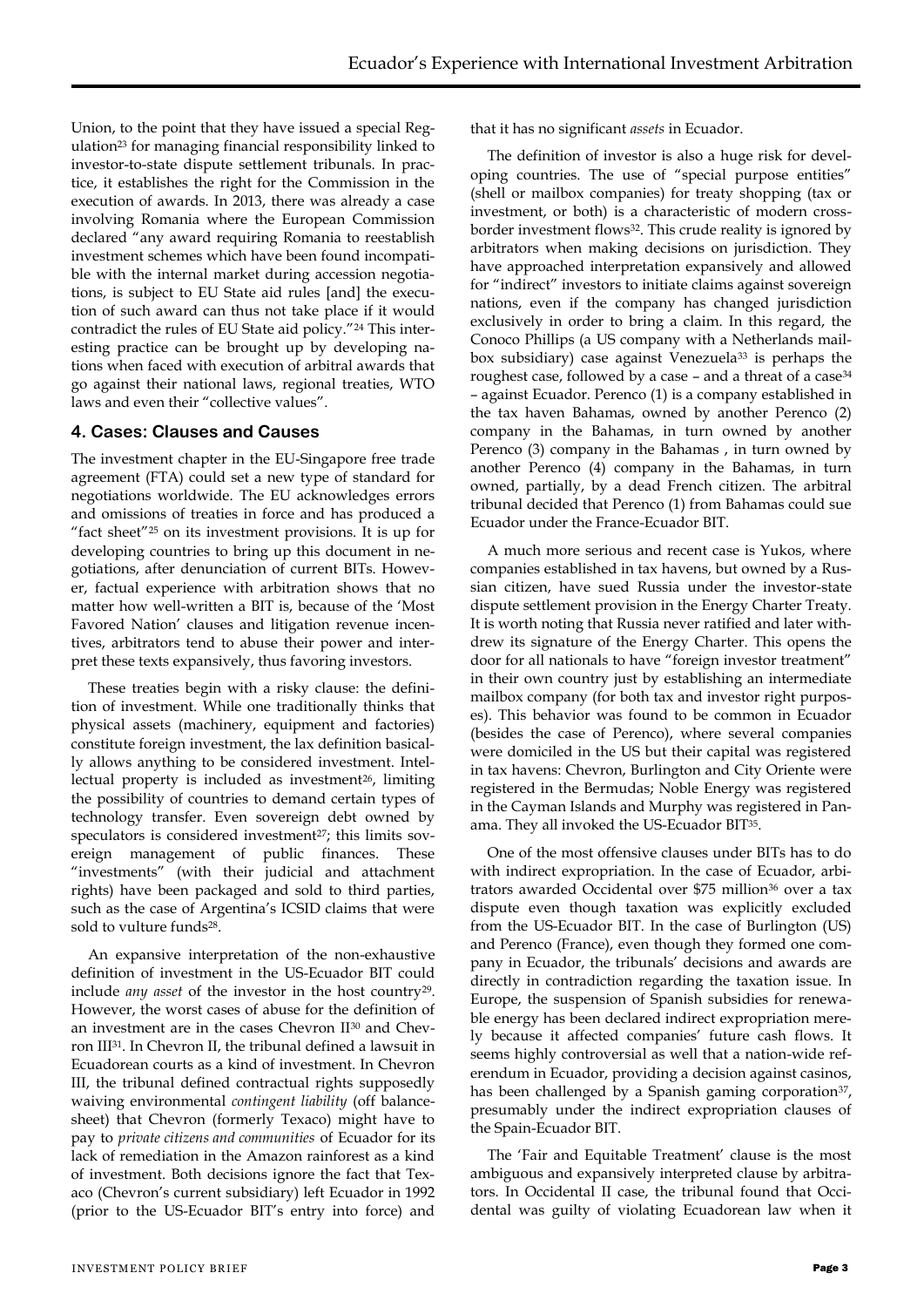transferred rights to Canadian company EnCana (formerly Alberta Energy Co), but deemed that the law that mandated the State to punish this violation was disproportionate. Occidental's penalty was -a completely arbitrary- 25% deduction of the amount to be compensated. Translated into dollars, Ecuador must compensate<sup>38</sup> Occidental \$2.6 billion (including interest to date), the largest ever ICSID award<sup>39</sup>.

Geopolitics also played a role in the Occidental case. Both the US-Ecuador BIT as well as the concession contract renounced the use of diplomatic or consular means in specific companies' investment issues. Ecuador accused Occidental of "repeated use of diplomatic channels to put improper pressure on Ecuadorian authorities"40. The Tribunal "found no evidence […] that the Claimants ever sought assistance from the US Government". However, two recently revealed diplomatic cables and a lobbying filing by Occidental are evidence of the opposite. In September 2004, the US Embassy informed the Department of State that "Oxy and Embassy officials will continue to quietly press the case with GOE (Government of Ecuador) officials and keep one another informed of developments in the matter"41. In March 2005, the then President of Ecuador was warned by the US Embassy that "a declaration of caducity (contract nullification and seizure of assets) against Oxy would cost the GOE the support of the USG (United States Government)"42. This can help explain why in 2006 Occidental lobbyists Ian David and Robert McGee contacted six US Federal agencies (including the White House, the US Trade Representative and the Department of State) and both houses of the US Congress<sup>43</sup> regarding the "Ecuador - arbitration" and spent part of \$8.9 million in the matter.

The tribunal was presided by Canadian Yves Fortier, current lawyer and arbitrator, former chairman of the board of Rio Tinto Alcan, former ambassador to the UN Security Council, current chairman of the World Bank's Sanctions Board and current high-ranking intelligence official of the Canadian government<sup>44</sup>. Yves Fortier shared the Rio Tinto Alcan board of directors with Gwyn Morgan, former President and CEO of EnCana at the time of the referred illegal transaction<sup>45</sup>. Yves Fortier also chaired the three "Yukos" v. Russia tribunals. In those cases, with the same logic, the tribunals found that Yukos did violate Russian law and double taxation treaties, but nevertheless, even though taxation issues are not covered in the Energy Charter Treaty, it is Russia who must compensate<sup>46</sup> the (non-foreign) former owners of Yukos by the exorbitant amount of over \$50 billion (after the same arbitrary 25% deduction), the largest ever investment award.

## **5. There is Always an Alternative**

It would be unwise to read both these awards and interpretations without a geopolitical prism. Unlike the dominant discourse of "there is no alternative", the world is transitioning to an alternative investment regime. In fact, Ecuador has been successful in taking a

leading role with civil society and other developing nations in the approval of a United Nations Human Rights resolution (Resolution A/HRC/RES/26/9 ) establishing a negotiations mandate on an international legally binding instrument to regulate, in international human rights law, the activities of transnational corporations and other business enterprise . This opens the way for enhancing the ethical behavior of transnational corporations around the world. The voting results<sup>47</sup> of this initiative show the geopolitical nature of the regulation of foreign investment even in regard to universal values, like human rights.

Some BRICS countries are moving away from the international investment arbitration regime. Brazil has not ratified any treaties to date and is not a part of ICSID<sup>48</sup>. India is reviewing all of its treaties and has signaled that it will withdraw from them. South Africa is withdrawing from all of these treaties and is not part of ICSID. Russia has withdrawn its signature from the Energy Charter Treaty and one of its largest companies, Rosneft, has announced<sup>49</sup> that it will not agree to arbitration in "Western" jurisdictions. Other large developing countries like Indonesia are withdrawing from investment treaties.

In South America, Bolivia withdrew from all its treaties and from ICSID. Venezuela denounced the Netherlands-Venezuela BIT that was most prone to treaty shopping and withdrew from ICSID. South America is establishing its own investment dispute settlement forum. Ecuador is leading the establishment of an international global South observatory of transnational investment disputes, in partnership with the South Centre, which hopes to share strategic information for legal defense and motivate collective action regarding the investment regime.

Considering the reality of the links between BITs and FDI, Ecuador has determined that natural resource availability and the possibility to resolve disputes with legal certainty for all parties are key determinants in attracting worthwhile foreign direct investment. Therefore, Ecuador has established a domestic law to protect investments. Ecuador now signs investment contracts with regional (i.e. Latin American) arbitration allowed, so long as it is based on national laws and regulations, excludes regulatory and tax policy space from the ambit of arbitration, and requires that domestic jurisdiction be exhausted. These contracts also include performance requirements for the investors and are balanced. They include rights and duties for both parties – unlike BITs that are blank checks for the investor.

## **6. Conclusion**

The geopolitical pressures that developing countries have faced regarding investment treaties and arbitration will soon be a thing of the past. But this can only be if the Global South collectively seizes the moment of internal contradictions in the hegemonic North.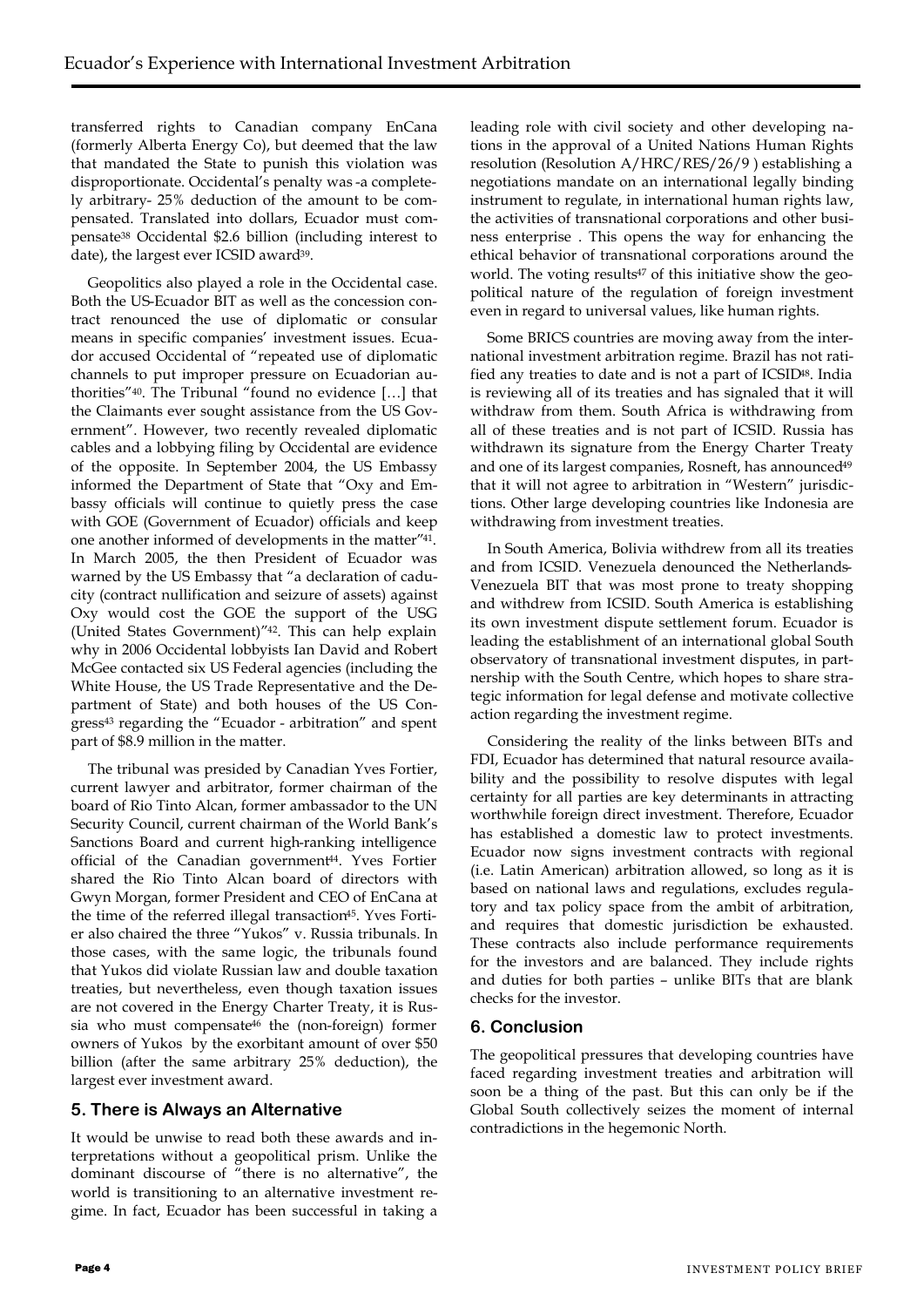#### **End notes**

<sup>1</sup>http://www.oxy.com/Pages/default.aspx. More details on the case raised by Occidental against Ecuador are included in the following sections of the brief.

<sup>2</sup>ITA Law (2014g)

<sup>3</sup>Tempone (2003: 30)

4 The President of the World Bank, as Chairman of the Administrative Council of ICSID also designates arbitrators when one of the parties refuses or omits to do so. See ICSID (2006a: Art. 5).

<sup>5</sup>ICSID (2006b: Rule 4.1)

<sup>6</sup>ICSID (2006b: Rule 52)

<sup>7</sup>Parks (2013)

<sup>8</sup>US Department of State (2013)

9 There are only three known cases, but because the information is not public, it is not possible to determine whether the BITs themselves constituted consent for this type of arbitration: Republic of Equatorial Guinea v. CMS Energy Corporation and others (ICSID Case No. CONC(AF)/12/2); Gabon v. Société Serete S.A. (ICSID Case No. ARB/76/1); Republic of Peru v. Caravelí Cotaruse Transmisora de Energía S.A.C. (ICSID Case No. ARB/13/24).

<sup>10</sup>According to ICSID (2014: 30), 48% declined jurisdiction and 24% dismissed all of the investors' claims.

<sup>11</sup>Save from a harsh response from Honduras, none of these countries protested. CAITISA (2014).

<sup>12</sup>El Telégrafo (2013)

<sup>13</sup>Sosa and Zeas (2013); Vela (2013).

<sup>14</sup>Allix (2013)

<sup>15</sup>European Commission (2014b)

<sup>16</sup>Khor (2014)

<sup>17</sup>Assemblée Nationale (2014a)

<sup>18</sup>"*[…] the European Commission had suspended negotiations and had organized a public consultation on this matter. Any decision about the inclusion of such a clause [dispute settlement between investors and States] with the United States was suspended. What is then the legitimacy of laying down such provisions in the agreement with Canada, prejudging the outcome of the consultation the results of which will not be known before the end of October? And if the European Union accepts this precedent how can it defend something else during the transatlantic negotiations?*

[...] the definition of indirect expropriation is like the sword of *Damocles for public authorities and can jeopardise the capacity of States to regulate; […]*

*This type of mechanism, characterized by vague reasons for which States could be challenged, lack of transparency in the procedures, the cost of litigation, the risk of conflict of interests is not justified in an agreement between rule of law States. […]"*

<sup>19</sup>Assemblée Nationale (2014b)

<sup>20</sup>"*5. Is opposed to any kind of arbitration mechanism for disputes between the States and investors and therefore requests the substantial revision of chapters 10 and 33 on the protection of investments".*  <sup>21</sup>According to Euractiv.fr (2014).

<sup>22</sup>European Court of Justice (2009a, 2009b, 2009c)

<sup>23</sup>European Parliament and Council of the European Union (2014)

<sup>24</sup>Micula et al. v. Romania in Tietje and Wackernagel (2014). <sup>25</sup>European Commission (2014a)

<sup>26</sup>See ITA Law (2014c, 2014h, 2014i).

<sup>27</sup>ITA Law (2014d)

<sup>28</sup>Ministerio de Economía y Finanzas Públicas (2013) <sup>29</sup>A point highly indicative of the asymmetries of the "reciprocal" bilateral investment treaties is that in the US-Ecuador BIT, there is a section reserved for financial services and the energy sector, but on the US side only. <sup>30</sup>ITA Law (2014)

31 ITA Law (2014a)

<sup>32</sup>OECD (2008)

<sup>33</sup>ITA Law (2014b)

<sup>34</sup>Another interesting threat of a case was that notified by the Ecuadorean indirect owners of an Ecuadorean newspaper "El Universo" (itself established in tax haven Cayman Islands), who have lived and worked in Ecuador, but who apparently have a US passport and thus could consider the local newspaper a "foreign investment". See Procuraduría General del Estado (2014).

<sup>35</sup>CAITISA (2014)

<sup>36</sup>ITA Law (2014f)

<sup>37</sup>Procuraduría General del Estado (2014)

<sup>38</sup>ITA Law (2014g)

<sup>39</sup>Ecuador has since filed for annulment of the award at ICSID.

See ITA Law (2014g).

<sup>40</sup>ITA Law (2014g), para 273.

<sup>41</sup>Wikileaks (2004)

<sup>42</sup>Wikileaks (2005)

<sup>43</sup>Secretary of the Senate (2007)

<sup>44</sup>Security Intelligence Review Committee (2014)

<sup>45</sup>gwynmorgan.ca (2014)

<sup>46</sup>ITA Law (2014e, 2014j, 2014k)

<sup>47</sup>Business and Human Rights Resource Centre (2014) 48 Brazil recently signed investment agreements with Mozambique, Angola, Malawi and Mexico and is negotiating with several other countries based on a new 'Cooperation and Facilitation of Investments' model.

<sup>49</sup>Boltenko (2014)

# **Works cited**

Allix, Mark (2013). Davies, EU in war of words over trade deals, 18 July. Available from http://www.bdlive.co.za/ business/trade/2013/07/18/davies-eu-in-war-of-wordsover-trade-deals.

Assemblée Nationale (2014a). N° 2247 - Rapport d'information de Mme Danielle Auroi déposé par la Commission des Affaires Européennes sur le projet d'accord économique et commercial entre l'Union européenne et le Canada. Available from http://www.assemblee nationale.fr/14/europe/rap-info/i2247.asp.

Assemblée Nationale (2014b). Texte adopté n° 428 - Résolution sur le projet d'accord économique et commercial entre l'Union européenne et le Canada. Available from http://www.assemblee-nationale.fr/14/ta/ta0428.asp.

Boltenko, Olga (2014). Hong Kong Emerges as Russia's Refuge while the EU's Sanctions Cripple Major Russian Businesses, 24 November. Available from http:// kluwerarbitrationblog.com/blog/2014/11/24/hong-kong -emerges-as-russias-refuge-while-the-eus-sanctionscripple-major-russian-businesses/.

Business and Human Rights Resource Centre (2014). UN Human Rights Council sessions. Available from http:// business-humanrights.org/en/binding-treaty/un-humanrights-council-sessions.

CAITISA (2013). Work Methodology. Mimeo.

CAITISA (2014). Preliminary Reports. Mimeo.

El Telégrafo (2013). Correa ratifica voluntad política para firmar acuerdo con la UE, 17 April. Available from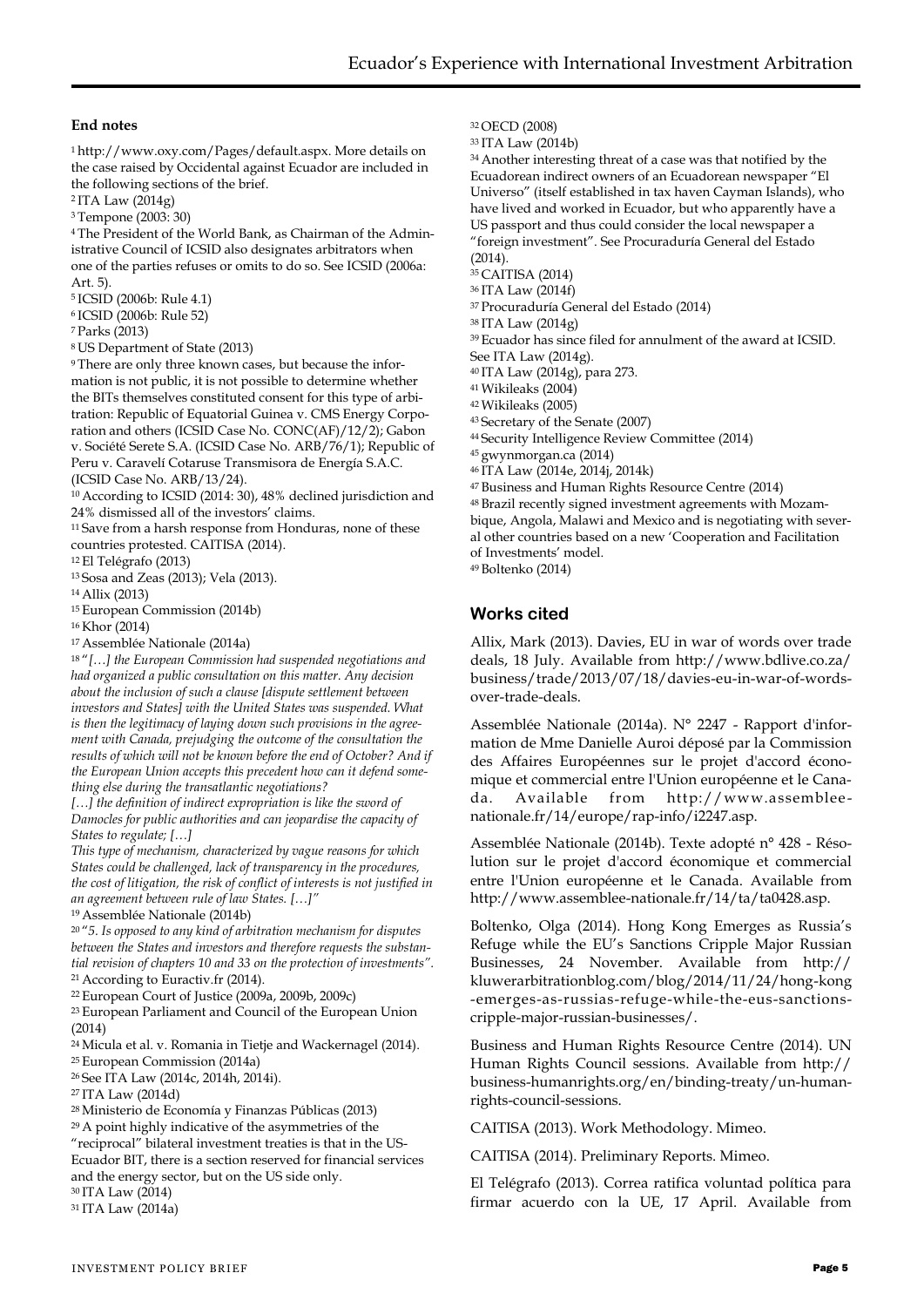http://www.telegrafo.com.ec/noticias/informaciongeneral/item/correa-hay-voluntad-politica-para-firmar -acuerdo-con-la-ue.html.

EurActiv.fr (2014). Le gouvernement français n'envisage pas d'accord sur le TTIP en 2015, 13 November. Available from http://www.euractiv.fr/sections/ leurope-dans-le-monde/le-gouvernement-francaisnenvisage-pas-daccord-sur-le-ttip-en-2015.

European Commission (2014a). Fact sheet on investment provisions in the EU-Singapore free trade agreement. Available from http://trade.ec.europa.eu/ doclib/docs/2014/october/tradoc\_152845.pdf.

European Commission (2014b). Southern Africa Development Community (SADC) – Trade – European Commission. Available from http://ec.europa.eu/trade/ policy/countries-and-regions/regions/sadc/.

European Court of Justice (2009a). Judgment of the Court (Grand Chamber) of 3 March 2009. Commission of the European Communities v Republic of Austria. Failure of a Member State to fulfil obligations - Infringement of the second paragraph of Article 307 EC - Failure to adopt appropriate measures to eliminate the incompatibilities with the EC Treaty of the bilateral agreements entered into with third countries prior to accession of the Member State to the European Union - Investment agreements entered into by the Republic of Austria with the Republic of Korea, the Republic of Cape Verde, the People's Republic of China, Malaysia, the Russian Federation and the Republic of Turkey. Case C-205/06. Available from http://eurlex.europa.eu/legal-content/EN/ALL/? uri=CELEX:62006CJ0205.

European Court of Justice (2009b). Judgment of the Court (Grand Chamber) of 3 March 2009. Commission of the European Communities v Kingdom of Sweden. Failure of a Member State to fulfil obligations - Infringement of the second paragraph of Article 307 EC - Failure to adopt appropriate measures to eliminate the incompatibilities with the EC Treaty of the bilateral agreements entered into with third countries prior to accession of the Member State to the European Union - Investment agreements entered into by the Kingdom of Sweden with the Argentine Republic, the Republic of Bolivia, the Republic of Côte d'Ivoire, the Arab Republic of Egypt, Hong Kong, the Republic of Indonesia, the People's Republic of China, the Republic of Madagascar, Malaysia, the Islamic Republic of Pakistan, the Republic of Peru, the Republic of Senegal, the Democratic Socialist Republic of Sri Lanka, the Republic of Tunisia, the Socialist Republic of Vietnam, the Republic of Yemen and the former Socialist Federal Republic of Yugoslavia. Case C-249/06. Available from http://eurlex.europa.eu/legal-content/EN/ALL/? uri=CELEX:62006CJ0249.

European Court of Justice (2009c). Judgment of the Court (Second Chamber) of 19 November 2009. Commission of the European Communities v Republic of Finland. Failure of a Member State to fulfil obligations - Article 307, second paragraph, EC - Failure to adopt appropriate steps to eliminate incompatibilities between the bilateral agreements concluded with third countries prior to accession of the Member State to the European Union and the EC Treaty - Bilateral investment agreements concluded by the Republic of Finland with the Russian Federation, the Republic of Belarus, the People's Republic of China, Malaysia, the Democratic Socialist Republic of Sri Lanka and the Republic of Uzbekistan. Case C-118/07. Available from http://eur-lex.europa.eu/legal-content/ EN/ALL/?uri=CELEX:62007CJ0118.

European Parliament and Council of the European Union (2014). Regulation (EU) No 912/2014 of the European Parliament and of the Council of 23 July 2014 establishing a framework for managing financial responsibility linked to investor-to-state dispute settlement tribunals established by international agreements to which the European Union is party. Official Journal of the European Union. Available from http://eur-lex.europa.eu/legal-content/EN/TXT/ HTML/?uri=CELEX:32014R0912.

gwynmorgan.ca (2014). Gwyn Morgan. Available from http://www.gwynmorgan.ca/gwyn-bio/.

ICSID (2006a). Convention on the Settlement of Investment Disputes between States and Nationals of Other States. Available from https://icsid.worldbank.org/ ICSID/StaticFiles/basicdoc/CRR\_English-final.pdf.

ICSID (2006b). Rules of Procedure for Arbitration Proceedings. Available from https://icsid.worldbank.org/ ICSID/StaticFiles/basicdoc/CRR\_English-final.pdf.

ICSID (2014). Annual Report 2014. Available from https://icsid.worldbank.org/apps/ICSIDWEB/ resources/Documents/ICSID\_AR14\_ENG.pdf.

ITA Law (2014). *Chevron Corporation (USA) and Texaco Petroleum Company (USA) v. The Republic of Ecuador*, UN-CITRAL, PCA Case No. 34877. Available from http:// italaw.com/cases/251.

ITA Law (2014a). *Chevron Corporation and Texaco Petroleum Corporation v. The Republic of Ecuador*, UNCITRAL, PCA Case No. 2009-23. Available from http://italaw.com/ cases/257.

ITA Law (2014b). *ConocoPhillips Petrozuata B.V., ConocoPhillips Hamaca B.V. and ConocoPhillips Gulf of Paria B.V. v. Bolivarian Republic of Venezuela,* ICSID Case No. AR-B/07/30. Available from http://italaw.com/cases/321.

ITA Law (2014c). *Eli Lilly and Company v. The Government of Canada*, UNCITRAL, ICSID Case No. UNCT/14/2. Available from http://italaw.com/cases/1625.

ITA Law (2014d). *Giovanni Alemanni and Others v. The Argentine Republic*, ICSID Case No. ARB/07/8. Available from http://italaw.com/cases/2783.

ITA Law (2014e). *Hulley Enterprises Limited (Cyprus) v. The Russian Federation*, UNCITRAL, PCA Case No. AA 226. Available from http://italaw.com/cases/544.